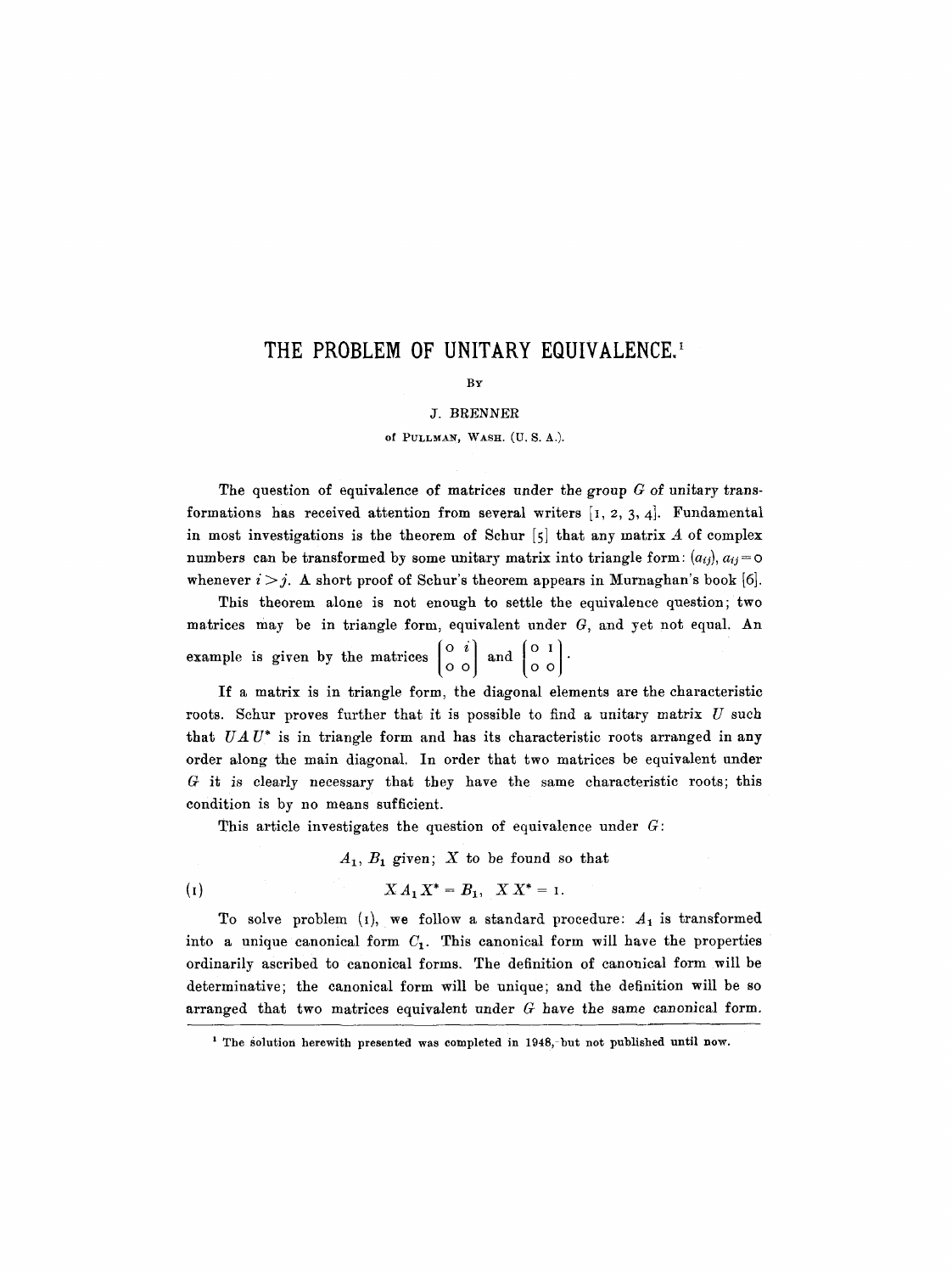It seems unwise to us to apply Schur's theorem to  $A_1$  directly. For we do not know how to find easily what unitary matrices will transform a triangle matrix into another triangle matrix with the same main diagonal. For this reason we prefer to consider  $A_1A_1^*$ , a positive semi-definite hermitian matrix. By Schur's theorem, there is a unitary matrix V such that  $D_1 = V(A_1 \, A_1^*) V^*$  is triangular. Hence  $D_1$  is diagonal, and the diagonal elements are all real and non-negative. Let it be assumed moreover that equal elements are grouped along the main diagonal, with groups arranged in decreasing order of value. Set  $F_1 = VA_1V^*$ ; clearly  $F_1F_1^* = D_1$ , and from now on we deal with  $F_1$  instead of with  $A_1$ ; the two are equivalent under G and will have the same canonical form. There are three cases to consider. First, if  $F_1$  is scalar, define  $C_1 = F_1 = A_1$ . The centralizer of  $F_1$  is G. Second, if  $F_1F_1^*$  is scalar but  $F_1$  is not scalar, set  $F_1 F_1^* = \text{diag}(r, r, \ldots, r), r > 0$ . By a corollary of Schur's theorem<sup>1</sup>,  $F_1$  can be transformed into diagonal form;  $W F_1 W^* = C_1 = \text{diag}(e^{i\theta(1)}V_F, e^{i\theta(2)}V_F, \ldots, e^{i\theta(n)}V_F)$ ,  $o \leq \theta(1) \leq \cdots \leq \theta(n) < 2 \pi$ ,  $W W^* = I$ . In  $C_1$ , the equal diagonal elements are grouped.

Hence the centralizer of  $C_1$  is the subgroup of  $G$  which consists of matrices which are of the form

 $(2)$ 



Here the first box has dimension  $t_1 \times t_1$ , where  $t_1$  is the number of diagonal elements of  $C_1$  which are equal to  $e^{i\theta(1)}V_r$ ; the second box has dimension  $t_2 \times t_2$ , where  $t_2$  is the number of elements in the second group of equal elements on the diagonal of  $C_1$ , etc.

In the third case  $F_1 F_1^*$  is diagonal but not scalar. Here, the definition of canonical form for  $F_1$  presents some difficulty. The subgroup  $G'$  of  $G$  which centralizes  $F_1 F_1^*$  consists of matrices like the picture (2), where the dimensions of the boxes are arranged to conform with the structure of  $F_1F_1^*$ . (We have assumed that equal elements are grouped along the main diagonal of  $F_1F_1^*$ .) The logical thing to do is to define a canonical form  $C_1$  as a certain transform of  $F_1$  not under G, but under the subgroup of G which centralizes  $F_1F_1^*$ . The

**<sup>1</sup> See lemma 3 of this article.**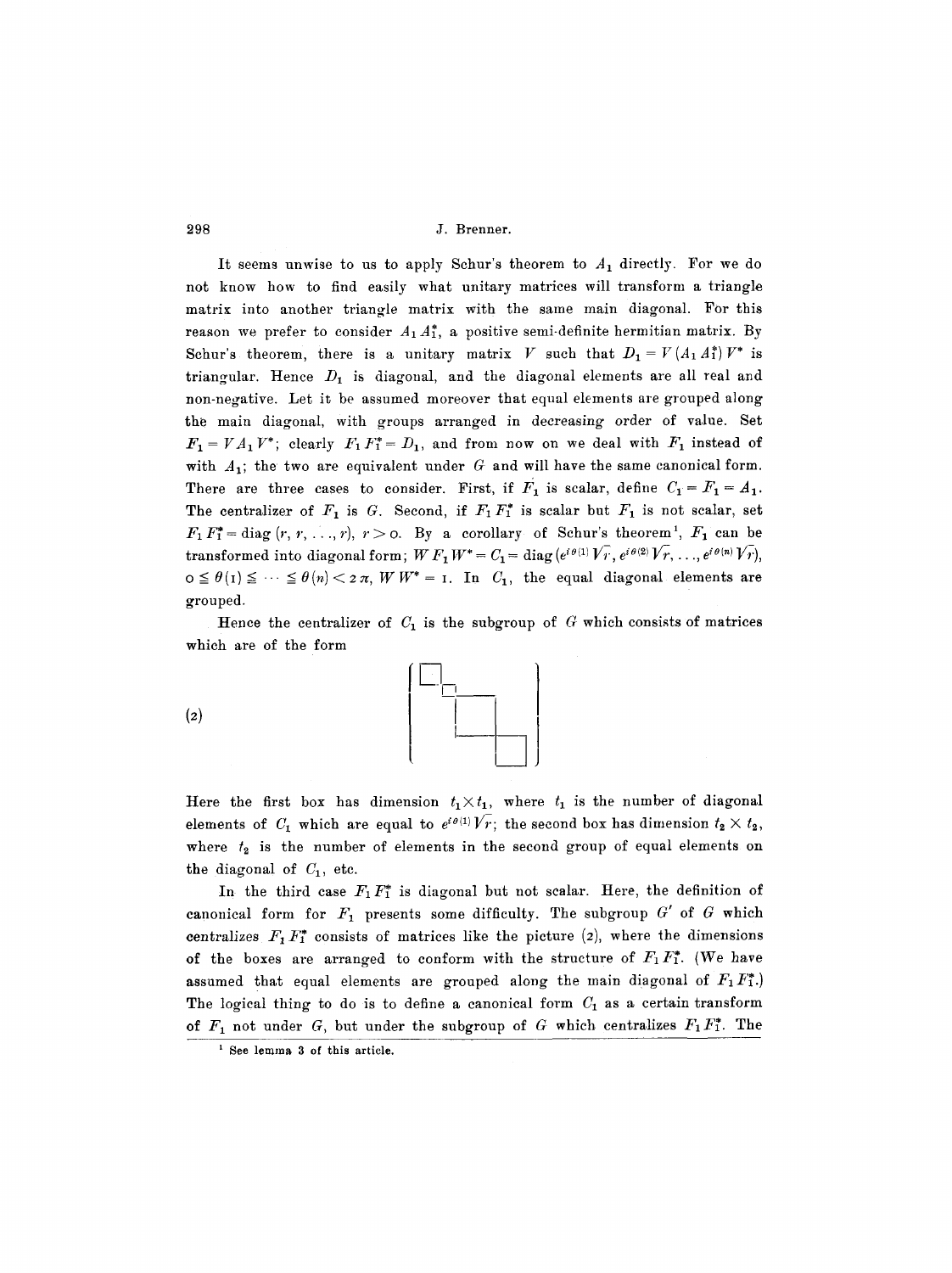definition is actually carried out by induction. In substance,  $F_1$  is first transformed so that a certain submatrix takes on specified form; at this stage it is necessary to know the subgroup of  $G'$  which leaves unaltered the specified submatrix of  $F_1$ . The definition is so arranged that this last subgroup consists of matrices of the form  $(2)$ , with some modifications. The subgroups of G' which are involved are called generalized diagonal unitary groups, and are defined below.

Before proceeding to the general inductive definition, which is necessarily abstract, we prefer to study special cases. For the first case, consider the possibility that the characteristic roots of  $F_1 F_1^*$  are distinct. It is not excluded that  $F_1$  be singular, so that one of the characteristic roots of  $F_1F_1^*$  is zero. The case of distinct characteristic roots is the one which will occur "in general".

Here,  $F_1 F_1^* = \text{diag}(r_1, r_2, \ldots, r_n), r_1 > r_2 > \cdots > r_n$ . The subgroup of G which centralizes  $F_1 F_1^*$  is the set of diagonal unitary matrices diag ( $e^{i\theta(1)}, e^{i\theta(2)}, \ldots, e^{i\theta(n)}$ ). Let us see how  $F_1$  is transformed by such a matrix; for simplicity, let

$$
F_1 = \begin{pmatrix} f_{11}, & f_{12}, & f_{13} \\ f_{21}, & f_{22}, & f_{23} \\ f_{31}, & f_{32}, & f_{33} \end{pmatrix}
$$

Then diag  $(e^{i\theta}, e^{i\varphi}, e^{i\psi}) \cdot F_1 \cdot \text{diag}(e^{-i\theta}, e^{-i\varphi}, e^{-i\psi})$ 

$$
= \begin{bmatrix} f_{11} & f_{12} e^{i \varphi - i \theta} & f_{13} e^{i \psi - i \theta} \\ f_{21} e^{i \theta - i \varphi} & f_{22} & f_{23} e^{i \psi - i \varphi} \\ f_{31} e^{i \theta - i \psi} & f_{32} e^{i \varphi - i \psi} & f_{33} \end{bmatrix}
$$

If each of the numbers  $f_{12}$ ,  $f_{13}$ ,  $f_{21}$ ,  $f_{31}$  is zero, then  $F_1$  is transformed essentially by the  $(n-1)\times (n-1)$  matrix diag  $(e^{i\varphi}, e^{i\psi})$ , and the definition of canonical form may be expected to proceed by induction. If one of the elements in the first row or column is not zero, then we choose the transforming matrix so that the first of  $f_{12}e^{i\varphi-i\theta}$ ,  $f_{13}e^{i\psi-i\theta}$ ,  $f_{21}e^{i\theta-i\varphi}$ ,  $f_{31}e^{i\theta-i\psi}$  which is not zero shall be real and positive. To fix the ideas, let  $f_{12} = o$ ,  $f_{13} \neq o$ . The transformed matrix  $K_1$ is not exactly the canonical form eventually to be defined; however the  $(1, 3)$ th element of  $K_1$  is positive, and the same fact is true concerning all transforms of  $K_1$  by the group diag  $(e^{i\theta}, e^{i\varphi}, e^{i\theta})$ . This last group involves fewer parameters than do any groups mentioned before, so that the problem of defining a canonical form has been pushed one step ahead and it may be expected again that induction would succeed. Indeed the canonical form is completely determined by the additional specification that the first of the numbers  $f_{21}e^{i\theta-i\varphi}$ ,  $f_{22}e^{i\theta-i\varphi}$ ,  $f_{32}e^{i\varphi-i\theta}$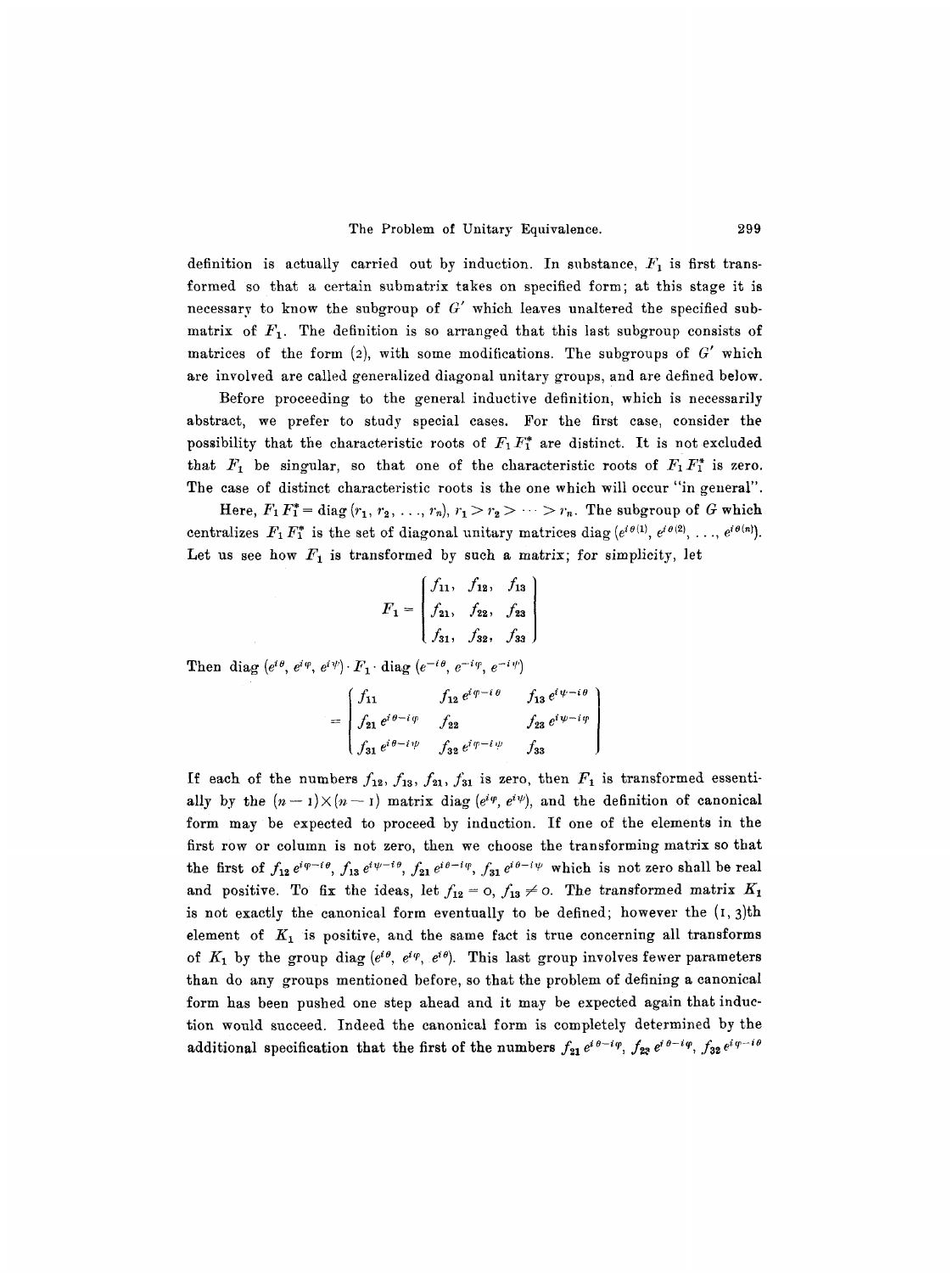which is not zero shall be real and positive. If all three of  $f_{21}$ ,  $f_{23}$ ,  $f_{32}$ , are zero, then the last group leaves unaltered not only the  $(1, 3)$ th element of  $K_1$ , but also every element of  $K_1$ , so that  $K_1$  has been reduced to canonical form in any case. Next we reduce

$$
F_1 = \begin{pmatrix} \frac{1-i}{2} & \frac{-1+i}{\sqrt{3}} & \frac{-3-5i}{2\sqrt{3}} & 0 & 0 \\ \frac{3+i}{\sqrt{3}} & \frac{2}{3} & \frac{-1+i}{3} & 0 & 0 \\ \frac{1-i}{2\sqrt{3}} & \frac{-1+5i}{3} & \frac{5+3i}{6} & 0 & 0 \\ 0 & 0 & 0 & 1 & 0 \\ 0 & 0 & 0 & 0 & -1 \end{pmatrix}
$$

to canonical form. Note that  $F_1F_1^* = \text{diag}(4, 4, 4, 1, 1)$ . If a hermitian matrix is known to have characteristic roots  $4, 4, 4, 1, 1$ , it is of course possible to transform the matrix into  $F_1 F_1^*$  by a unitary matrix, and it is not hard to show that a suitable transforming matrix can be found rationally in a finite number of steps. The unitary matrices which centralize  $F_1F_1^*$  can be written in the form

$$
X = \begin{pmatrix} x_{11} & x_{12} & x_{13} & 0 & 0 \\ x_{21} & x_{22} & x_{23} & 0 & 0 \\ x_{31} & x_{32} & x_{33} & 0 & 0 \\ 0 & 0 & 0 & x_{44} & x_{45} \\ 0 & 0 & 0 & x_{54} & x_{55} \end{pmatrix} = \begin{pmatrix} X^{11} & X^{12} \\ X^{21} & X^{22} \end{pmatrix},
$$

where  $X^{11}$  is the principal  $3 \times 3$  minor, and  $X^{22}$  is the lower right  $2 \times 2$  minor, etc. Let  $F_1$  be divided into sub-matrices in a conformal manner:

$$
F_1 = \left(\begin{array}{cc} F^{11} & F^{12} \\ F^{21} & F^{22} \end{array}\right).
$$

The transform  $X F_1 X^*$  is equal to

$$
\left(\begin{array}{cc}\nX^{11} \, F^{11} \, X^{11*} & F^{12} \\
F^{21} & X^{22} \, F^{22} \, X^{22*}\n\end{array}\right)
$$

where  $F^{21} = 0$ ,  $F^{12} = 0$ . If we wish to reduce  $F_1$  to canonical form by transforming by a matrix from the centralizer of  $F_1 F_1^*$ , it is necessary to use induc-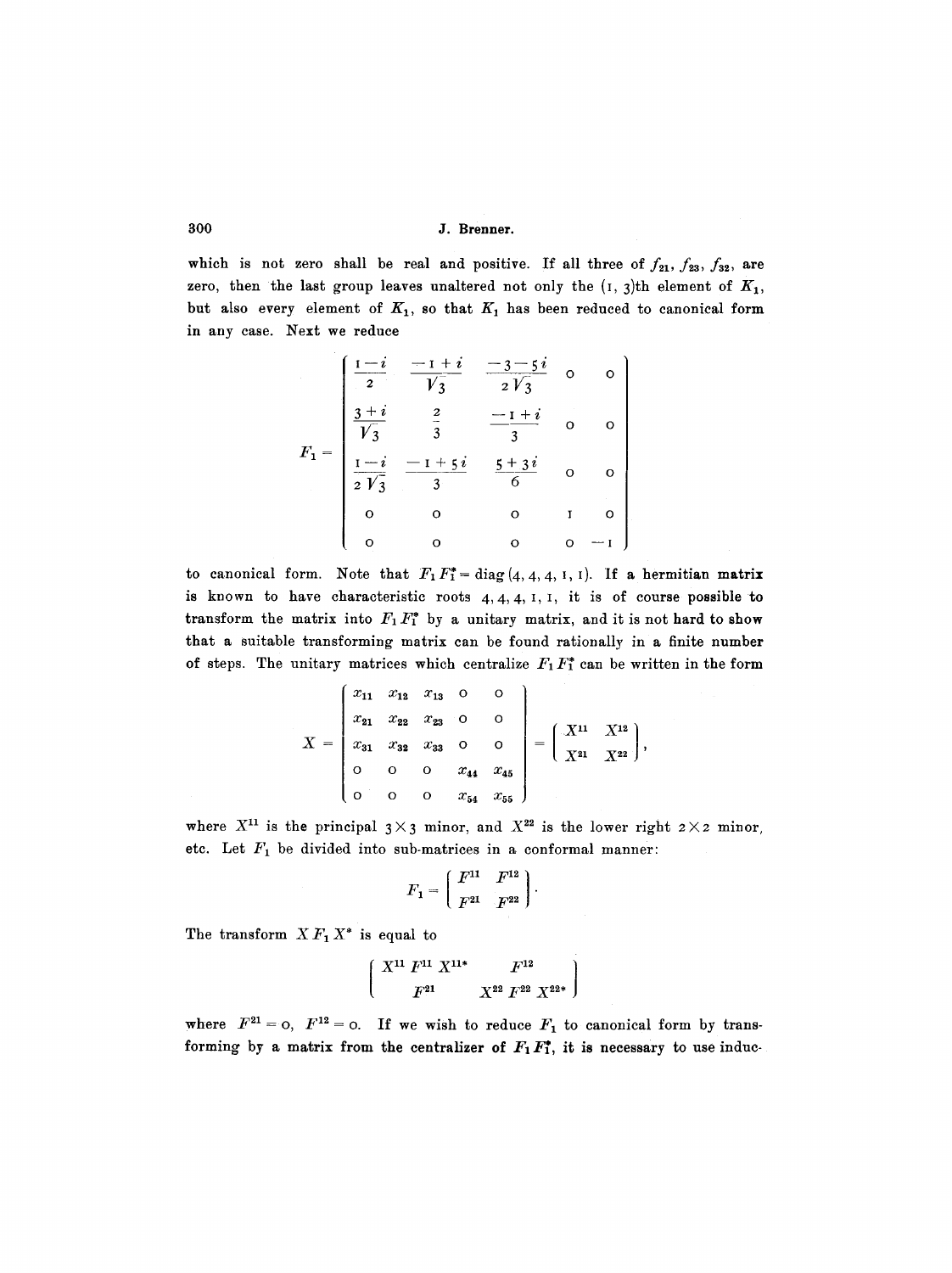tion, that is, to assume that the equivalence problem has been solved in the  $2 \times 2$  and also in the  $3 \times 3$  case. Let us recall briefly what the solution was, as regards  $X^{11} F^{11} F^{11*}$ . Since  $F^{11} F^{11*}$  is scalar, but  $F^{11}$  is not scalar, we have to deal with case 2;  $F^{11}$  can be transformed into diagonal form. In order actually to carry out this transformation, it is only necessary to know the characteristic roots of  $F^{11}$ . They are 2, 2i, -2i, so that the canonical form for  $F^{11}$  is diag  $(z, 2i, -2i)$  and the canonical form for  $F_1$  is diag  $(z, 2i, -2i, 1, -1)$ .

The example

$$
F_1 = \begin{bmatrix} \frac{1-i}{2} & \frac{-1+i}{\sqrt{3}} & 0 & \frac{-3-5i}{2\sqrt{3}} & 0 \\ \frac{3+i}{\sqrt{3}} & \frac{2}{3} & 0 & \frac{-1+i}{3} & 0 \\ \frac{1-i}{2\sqrt{3}} & \frac{-1+5i}{3} & 0 & \frac{5+3i}{6} & 0 \\ 0 & 0 & 0 & 1 & 0 \\ 0 & 0 & 0 & 0 & -1 \end{bmatrix}
$$

presents a more general problem than the preceding examples.

We have  $F_1F_1^*=\text{diag}(4, 4, 4, 1, 1)$ , so that the centralizer of  $F_1F_1^*$  is the same as in the preceding example. The matrices  $F^{11}$ ,  $F^{12}$ ,  $F^{21}$ ,  $F^{22}$  which have to be considered are different in this case, so that it is no longer true that  $F^{11} F^{11*}$  is scalar. It is necessary to find a matrix  $X^{11}$  so that  $X^{11} F^{11*} X^{11*}$ is diagonal, and then to transform  $X^{11} F^{11} X^{11*}$  by a group with fewer parameters, namely the centralizer of  $X^{11}F^{11}F^{11*}X^{11*}$ , etc. If the characteristic roots of  $F^{11}F^{11*}$  are determined, all these steps can be performed in a finite number of steps and rationally.

The canonical form of an arbitrary matrix is defined inductively according to a plan suggested by the preceding example. In order to have a successful inductive definition, it is necessary to consider not only matrix equations such as  $X^{11} F^{11} X^{11} = L^{11}$ , which occur in the main stream of the induction, but also equations such as  $X^{11}F^{12}X^{22*} = L^{12}$ . The occurrence of this last equation is illustrated in the first example, where however all the matrices have dimension I:  $e^{i\theta} f_{12} e^{-i\varphi} = l_{12}$ . As each partial reduction is carried out, it is necessary to give a simple rule for determining what is the group which leaves the transformed matrix unaltered in the spots which have been picked out for improvement.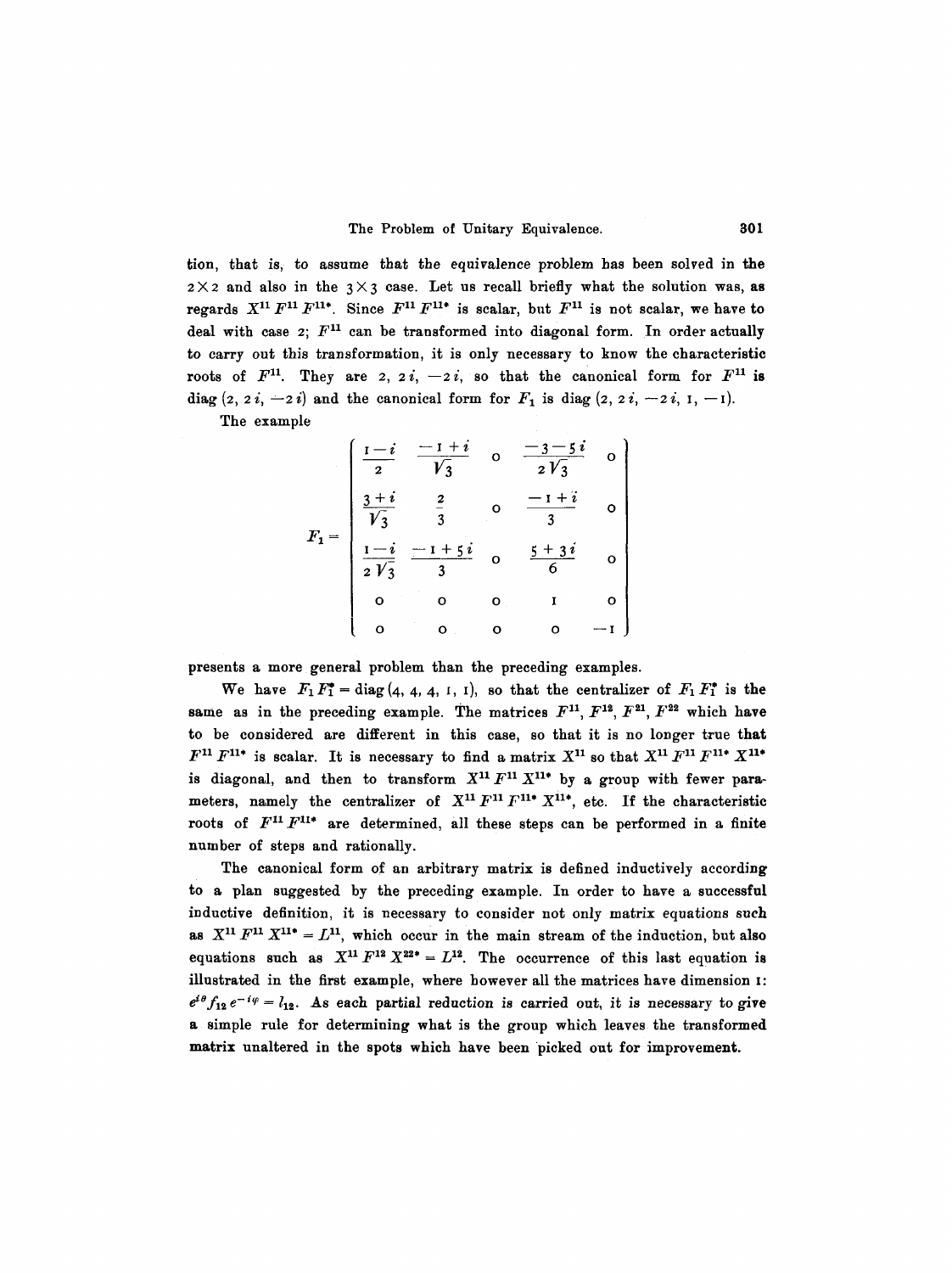The definition as given below is finite, rational, and constructive at all steps, except that it is necessary to find the characteristic roots of a matrix  $F_1$ , or of a submatrix  $F^{11}$ , or of an auxiliary matrix  $F^{12} F^{12*}$  of lower dimension than the matrix  $F_1$ . In many accepted solutions of equivalence problems, it is necessary to find the characteristic roots of a matrix. I do not know whether the present problem could be solved without the resolution of algebraic equations of degree  $n$ , where  $n = \dim F_1$ . On the other hand, a direct attack on the equation  $UF_1 U = L_1$ leads to equations of degree much greater than n.

(3) Let  $X = \begin{bmatrix} X^{11} & 0 \\ 0 & Y^{22} \end{bmatrix}$  be a unitary matrix, and let  $F_1$  be such that  $F_1$   $F_1^*$  is the direct product  $\begin{pmatrix} r & o \\ o & s \end{pmatrix}$  of two scalar matrices, the dimensions of which are dim  $X^{11}$  and dim  $X^{22}$  respectively. The unitary matrices which fix  $F_1 F_1^*$  are those  $(F^{11} \ F^{12})$ which have the form of X. Let  $F_1 = \begin{bmatrix} 1 & 0 \\ 0 & 0 \end{bmatrix}$  be the division of  $F_1$  into submatrices conformal with the above division of  $X$  into submatrices. Then

(4) 
$$
X F_1 X^* = \left( \begin{array}{cc} X^{11} F^{11} X^{11*} & X^{11} F^{12} X^{22*} \\ X^{22} F^{21} X^{22*} & X^{22} F^{22} X^{22*} \end{array} \right)
$$

This last equation makes it clear that in order to make a definition of canonical form by induction, it will be necessary to consider the matrix equation  $PAQ = B$ , where  $A, B$  are rectangular, and  $P, Q$  are unitary. The necessary facts are stated in the following lemma.

**Lemma 1.** Let  $A_{1\beta}$  be a  $k(1)\times k(\beta)$  matrix. There are two unitary matrices  $U^{k(1)}$  and  $U^{k(\beta)}$  of dimensions  $k(1)\times k(1)$  and  $k(\beta)\times k(\beta)$  respectively such that  $U^{k(1)} A_{1\beta} U^{k(\beta)}$  has the form

(5) diag  $(r_1, r_2, \ldots, r_{m-1})$ , bordered by zeros, where  $r_1, r_2, \ldots, r_{m-1}$  are real and positive:  $r_1 > r_2 > \cdots > r_{m-1} >$  o. [The border of zeros may consist of any number of rows, any number of columns, and in particular the border may be absent.]

Let us return now to equation (4). If by chance  $F^{11}$  and  $F^{22}$  were themselves both scalar, equation (4) would read

(6) 
$$
X F_1 X^* = \left( \begin{array}{cc} F^{11}, & X^{11} F^{12} X^{22*} \\ X^{22} F^{21} X^{22*}, & F^{22} \end{array} \right)
$$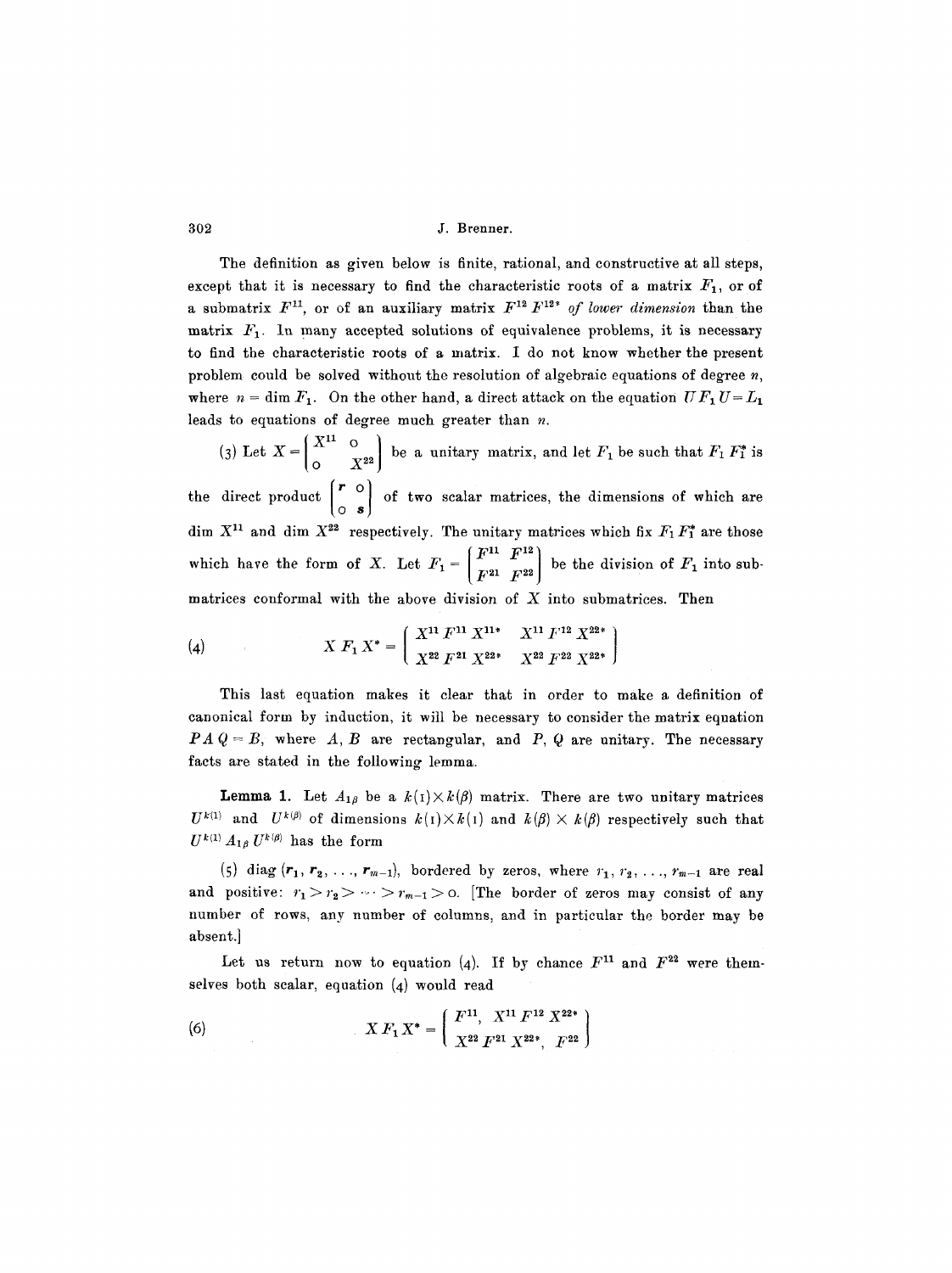so that we should seek a canonical form for  $X^{11}F^{12}X^{22}$  (lemma I). Next it is necessary to know which matrices of the form  $(5)$  leave the matrix  $(6)$  unaltered in the upper right-hand box. Lemma 2 describes these matrices.

**Lemma 2.** Let  $A_{1\beta}$  have the form (5). Then the equation  $A_{1\beta} = U^{k(1)} A_{1\beta} U^{k(\beta)}$ holds if and only if  $U^{k(1)}$  has the form diag  $(X^{K(1)}, X^{K(2)}, \ldots, X^{K(m-1)}, X^{K(m)})$ , and at the same time  $U^{k(\beta)}$  is equal to

diag 
$$
(X^{K(1)}, X^{K(2)}, \ldots, X^{K(m-1)}, X^{K(m+1)})
$$
.

This means that  $U^{k(1)}$  and  $U^{k(\beta)}$  are equal element for element in the first  $K(i) + K(2) + \cdots + K(m-1)$  rows and columns; the superscript  $K(j)$  denotes a matrix of dimension dim  $r_j$ . The symbol  $X^{K(m)}$  is to be expunged above if no row of (5) is zeros, and the symbol  $X^{K(m+1)}$  is to be expunged if no column of (5) is zeros. We prove now

**Lemma 3.** Let  $A_1$  be an  $n \times n$  matrix such that  $A_1 A_1^*$  is scalar. Then  $A_1$  can be transformed into diagonal form by some unitary matrix. In particular, then, any unitary matrix can be transformed into diagonal form by some unitary matrix.

**Proof:** By Schur's theorem,  $A_1$  can be transformed into triangular form  $B_1$ by a unitary matrix, and thus  $B_1$  is a triangular matrix such that  $B_1 B_1^*$  is scalar. If  $B_1 B_1^* = 0$ , it is clear that  $B_1 = 0$ . If on the other hand  $B_1 B_1^* = r$ , where  $r \neq 0$ , then r is real and positive, and  $\frac{1}{\sqrt{r}} B_1$  is both unitary and triangular, hence diagonal.

We give now a general definition of the groups which appear at successive stages in the inductive definition of the canonical form of  $A_1$ . For each value of k, v satisfying the inequalities below, let  $X^{k,v} = (x_{ij}^{k,v})$  be a  $k \times k$  matrix of indeterminates,

$$
I \leq k \leq n, \ I \leq v \leq [n/k]; \text{ let } I \leq k(t) \leq n,
$$
  

$$
I \leq v(t) \leq [n/k(t)](t = 1, \ldots, s); \text{ let } \sum_{t=1}^{s} k(t) = n.
$$
  
symbol

The

 $X = diag(X^{k(1), v(1)}, X^{k(2), v(2)}, \ldots, X^{k(s), v(s)})$ 

is called an  $n x n$  matrix formula. In the symbol  $X^{k(t), v(t)}$ , the first superscript  $k(t)$  is equal to the dimension of the matrix  $X^{k(t), v(t)}$ , and the second superscript  $v(t)$  is a counting superscript; if  $k(t) = k(u)$ ,  $v(t) = v(u)$ , then  $X^{k(t), v(t)}$  and  $X^{k(u), v(u)}$ are necessarily equal.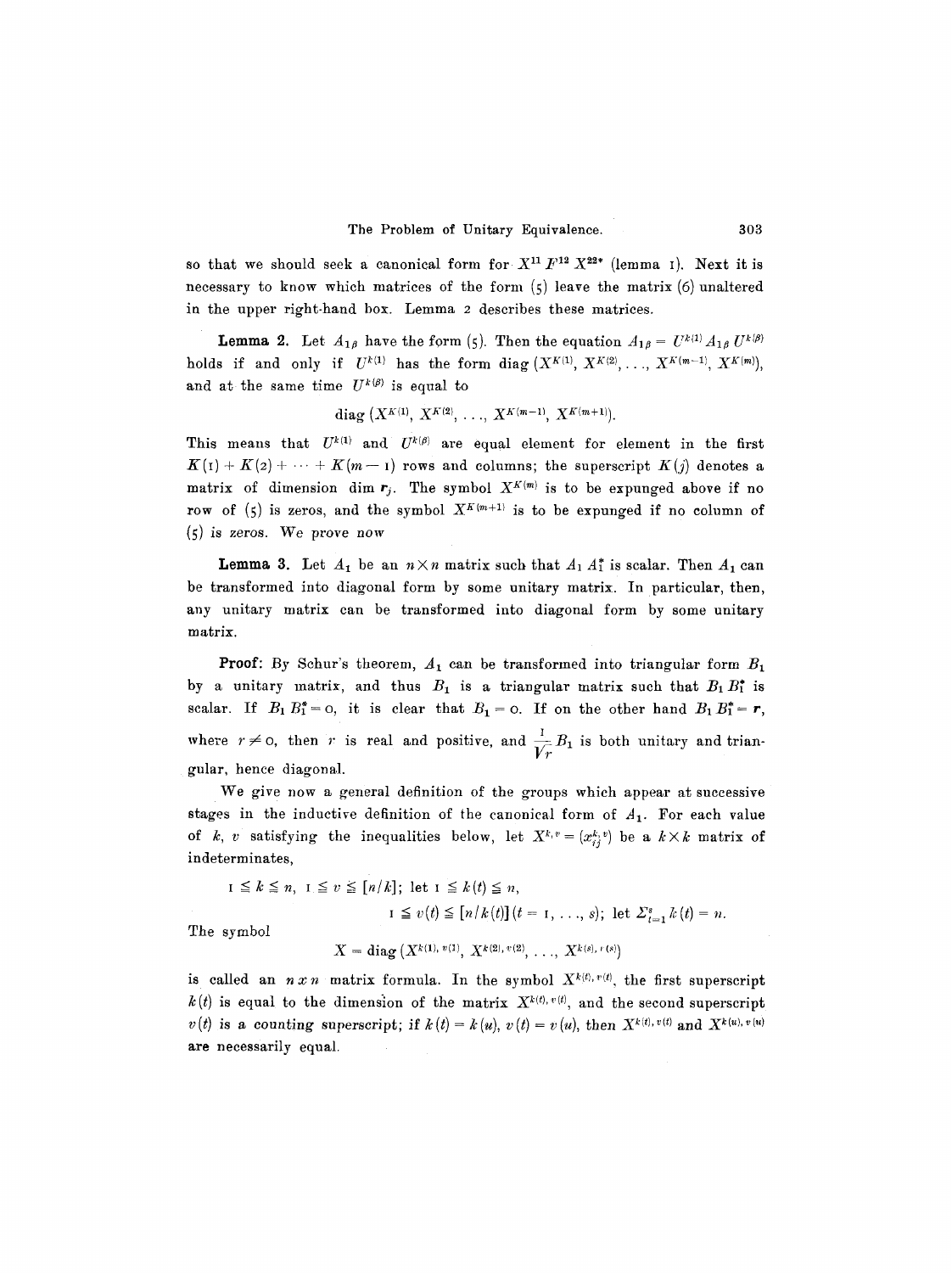Examples are the following:

diag (X<sup>1,1</sup>, X<sup>1,2</sup>, X<sup>1,3</sup>) = 
$$
\begin{pmatrix} x^{1,1} & 0 & 0 \\ 0 & x^{1,2} & 0 \\ 0 & 0 & x^{1,3} \end{pmatrix};
$$
diag (X<sup>1,1</sup>, X<sup>1,2</sup>, X<sup>1,1</sup>) = 
$$
\begin{pmatrix} x^{1,1} & 0 & 0 \\ 0 & x^{1,2} & 0 \\ 0 & 0 & x^{1,1} \end{pmatrix};
$$
diag (X<sup>2,1</sup>, X<sup>2,2</sup>) = 
$$
\begin{pmatrix} x_{11}^{21} & x_{12}^{21} & 0 & 0 \\ x_{21}^{21} & x_{22}^{21} & 0 & 0 \\ 0 & 0 & x_{11}^{22} & x_{22}^{22} \\ 0 & 0 & x_{11}^{22} & x_{22}^{22} \end{pmatrix}
$$

which differs only in notation from

$$
\begin{pmatrix} x_{11} & x_{12} & 0 & 0 \ x_{21} & x_{22} & 0 & 0 \ 0 & 0 & x_{33} & x_{34} \ 0 & 0 & x_{43} & x_{44} \end{pmatrix};
$$

and diag  $(X^{2,1}, X^{2,1})$ , which differs only in notation from the formula

$$
\begin{pmatrix}\nx_{11} & x_{12} & 0 & 0 \\
x_{21} & x_{22} & 0 & 0 \\
0 & 0 & x_{11} & x_{12} \\
0 & 0 & x_{21} & x_{22}\n\end{pmatrix}
$$

If the indeterminates in the symbol  $X$  be replaced by complex numbers so chosen that  $X$  becomes a unitary matrix after the substitution, each submatrix  $X^{k(j),~v(j)}$  becomes a unitary matrix also, and conversely if each submatrix  $X^{k(j),~v(j)}$ is unitary, then so is X. The notation  $k(j)$  is more easily printed than is  $k_j$ ; otherwise we would use the latter in place of the former.

The class of  $n \times n$  unitary matrices which can be obtained by substitution in a single matrix formula fill out a group G; G is called a *generalized diagonal unitary* group and is generated by the formula.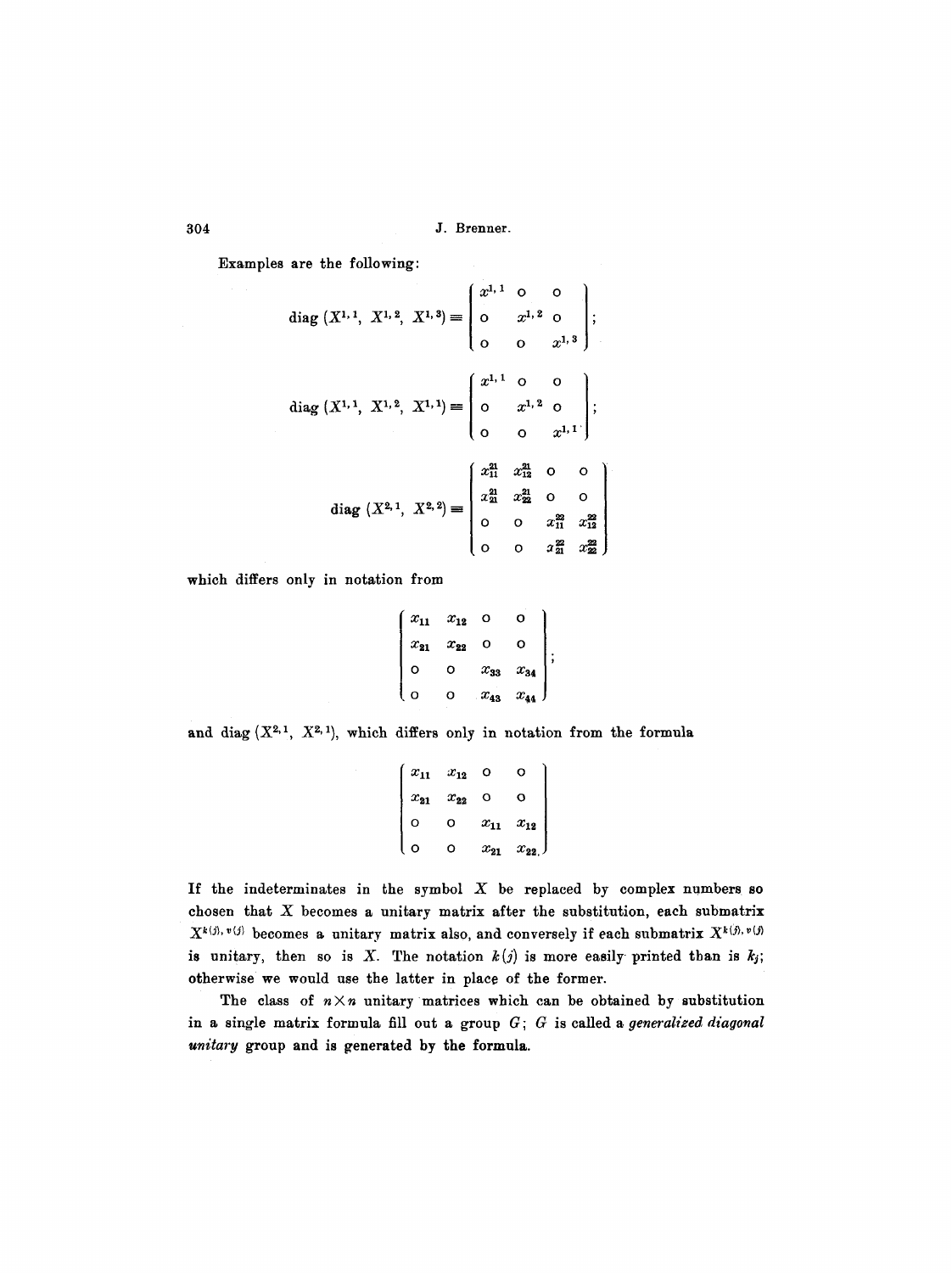To give another example, a formula for the group of unitary matrices in the form

| $x_1$ |         |         |         |   |  |
|-------|---------|---------|---------|---|--|
|       | $x_{2}$ | $x_3$   |         |   |  |
|       | $x_{4}$ | $x_{5}$ |         |   |  |
|       | υ       | O       | $x_{6}$ |   |  |
|       |         |         |         | x |  |

would be diag  $(X^{11}, X^{21}, X^{12}, X^{11}).$ 

It is true that for every g.d. group, there is a matrix which is commutative whith the matrices of this group and with no others. Moreover if the centralizer of a matrix is a gen. diag. unitary group, it is easy to tell (by inspection)what this group is, and to write down its generating formula.

Rather than find a canonical form for matrices under transformation only by the full unitary group, we prefer to find a canonical form under transformation by any gen. diag. unitary group. The canonical form will have the property that its centralizer is some gen. diag. unitary group. In view of the large number of such groups, it is to be expected that there will be a large number of canonical forms; too many to be described in any such pictorial language, as Jordan's canonical form, for example. On the other hand the description of canonical form, while not pictorial, is straightforward and exact, and the method for obtaining it is perfectly workable in any practical case.

The advantage of describing a canonical form for a matrix under *any* gen. diag. group is this, that an ordered pair of matrices  $A_1$ ,  $A_2$  can be reduced simultaneously to a canonical pair  $C_1$ ,  $C_2$ . This is done by first transforming  $A_1, A_2$  to the pair  $(C_1, D_2)$ , and then transforming  $D_2$  to canonical form by matrices of the gen. diag. group which centralizes  $C_1$ .

In order to make a definition of canonical form for  $A_1$  under group  $G$ , we shall assume, as a hypothesis for the inductive definition, that a canonical form has been defined for all matrices  $A$  under all gen. diag. groups  $G_0$  whenever either

\n- (
$$
\delta
$$
) dim  $A_0 = \dim G_0 < n$ , or
\n- ( $\varepsilon$ ) dim  $A_0 = \dim G_0 = n$ ,  $G_0 \subset G$ ; and
\n

that moreover, the centralizer of the canonical form for  $A_0$  is a gen. diag. group (of dimension dim  $A_0$ ). We shall give a definition of a canonical form for  $A_1$ under G by carrying out a simple construction and then calling on the induc-22 - 642128 *Acta mathematica*. 86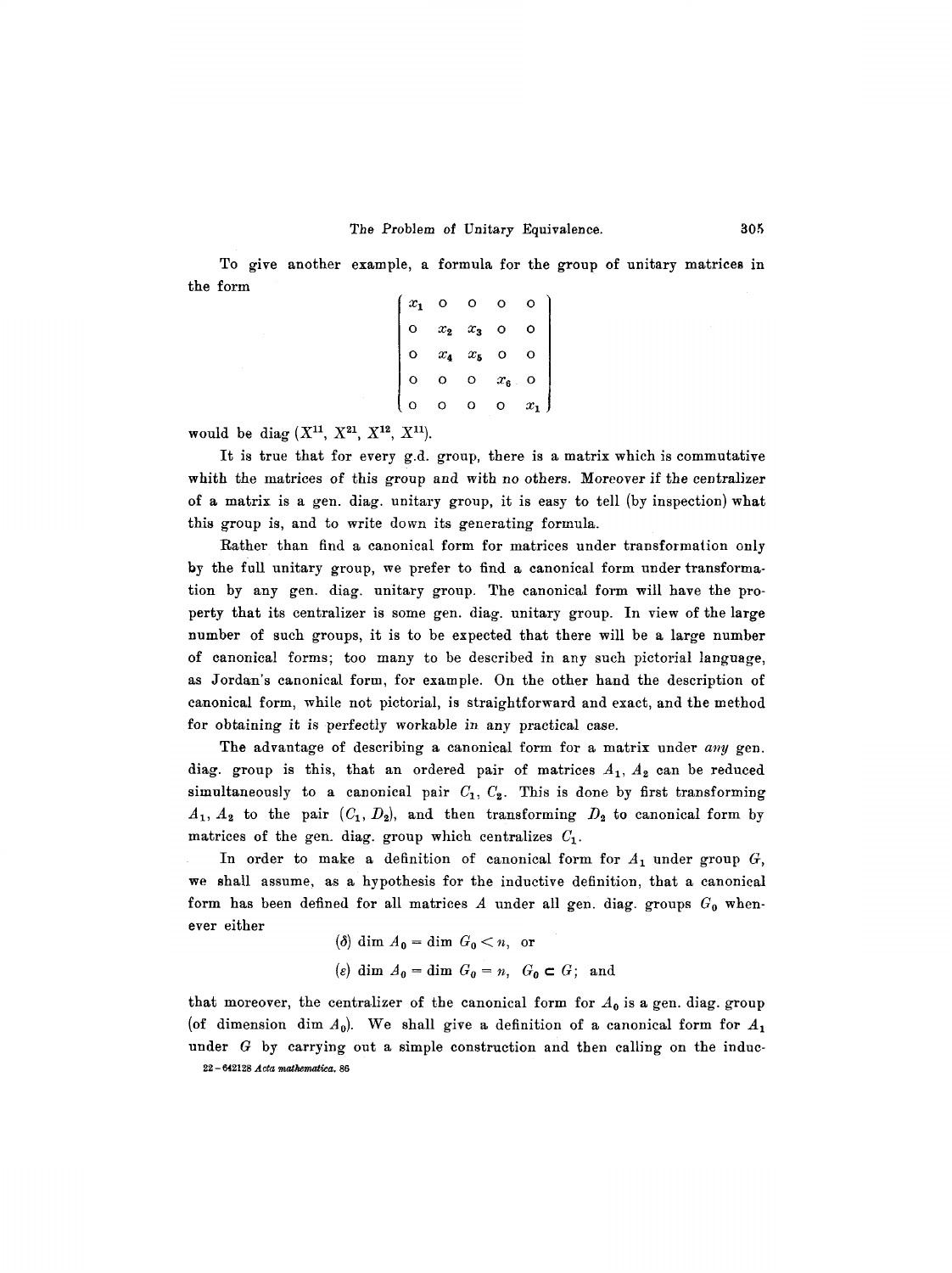tion hypothesis. We shall prove at the same time that the centralizer of this canonical form is a gen. diag. unitary group. As we have already remarked, it is then easy to describe this centralizer and find the formula which generates it.

Many definitions not ordinarily so described in the literature are in fact inductive definitions in the sense of the preceding paragraph. The Peano definition of number, the Jordan canonical form for a matrix, and almost all finite and transfinite constructions are really of the above type. The definition is like a recursion formula, in that both allow actual computations to be carried through, in a finite, possibly very large number of steps. Definitions which are not of this type are those based on existence theorems of one sort or another.

The form of the definition to be given is different, depending on the form of the gen. diag. group  $G$ ; there are three cases. Under each case are subcases, depending on the character of the matrix  $A_1$ . It should be observed that the inductive method of definition is effective not only for the reasons given above, but also because when dim  $G = I$ , the canonical form of  $A_1$  is  $A_1$ , and the centralizer of this canonical form is  $G$ , so that the inductive definition may begin.

*Case I.* The case when the transforming group is the entire unitary group has already been discussed. There are three subcases: Ia,  $A_1$  is scalar; Ib,  $A_1 A_1^*$ is scalar but  $A_1$  is not scalar; Ic,  $A A_1^*$  is not scalar. In case Ia,  $A_1$  is commutative with every element of  $G$ , and so is its own canonical form. The centralizer of  $A_1$  is a gen. diag. unitary group, namely  $G$ . In case I b, the canonical form for  $A_1$  is diagonal:

 $C_1 = \text{diag}(e^{i\theta(1)}\overline{V_r}, e^{i\theta(2)}\overline{V_r}, \ldots, e^{i\theta(n)}\overline{V_r}), o \leq \theta(1) \leq \cdots \leq \theta(n) < 2\pi.$ 

The diagonal of  $C_1$  has  $k(1)$  equal elements, followed by  $k(2)$  elements equal to each other but different from any of the preceding ones, etc. The centralizer of  $C_1$  is the group consisting of unitary matrices of the form



where the first box is  $k(1) \times k(1)$ , the second box is  $k(2) \times k(2)$ , etc. This group is generated by the matrix formula diag  $(X<sup>l(1),1</sup>, X<sup>l(2),2</sup>, ...)$  and is a gen. diag. unitary group.

It is in case Ic that the induction hypotheses  $(\delta)$ ,  $(\varepsilon)$  are used. There is a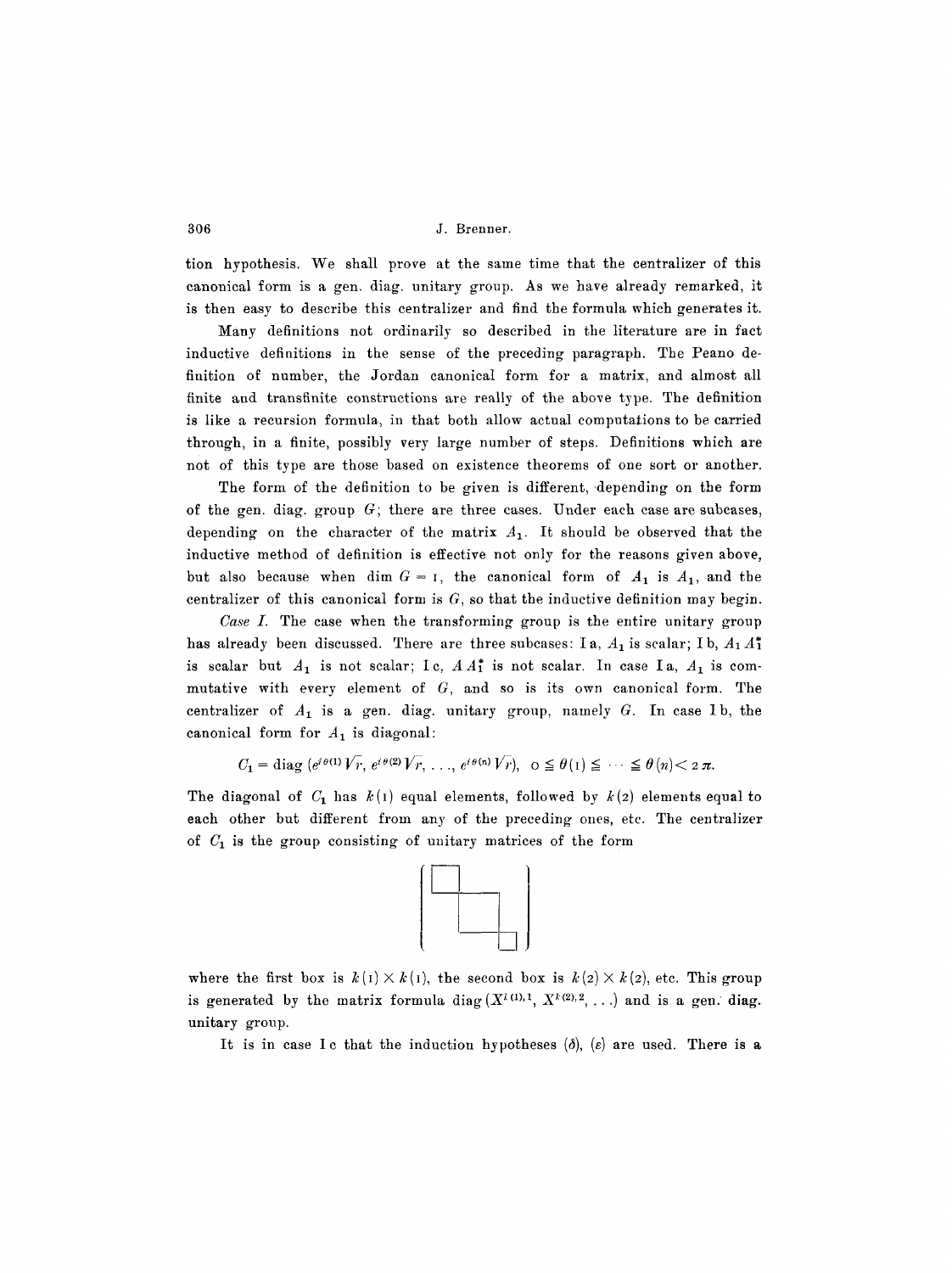matrix W such that  $W(A_1, A_1^*)W^*$  is diagonal, indeed with diagonal elements real and positive and written in decreasing order of magnitude; say  $k(i)$  equal elements, followed by  $k(2)$  equal elements, each less than the preceding, etc. Set  $F_1 = WA_1 W^*$ . Then  $F_1 F_1^* = WA_1 A_1^* W^*$ . The matrices which transform  $F_1 F_1^*$ into itself are precisely the matrices of the gen. diag. group diag  $(X^{k(1)}, 1, X^{k(2)}, 2, \ldots)$ . Moreover, if  $K_1$  is a transform of  $F_1$  by any matrix of this group, then  $K_1 K_1^* =$  $= F_1 F_1^*$ . The canonical form for  $A_1$  shall be the (already defined) canonical form for  $F_1$  under this last group. Actually W is an arbitrary representative of a certain coset of this group; any other representative of the same coset could take the place of  $W$  in the discussion.

*Case II.* We must now define a canonical form for a matrix under a gen. diag. group which is a proper subgroup of the full unitary group. We prefer to do this in stages; first, suppose the transforming group is  $G_2 \equiv \{ \text{diag } X^{k(1),1},$  $X^{k(1),1}, \ldots, X^{k(1),1}$ , that is, suppose each matrix of the group has the same  $k(1) \times k(1)$  matrix  $X^{k(1),1}$  repeated along the main diagonal a certain number of times. Let  $A_{ij}$  be a conformal subdivision of  $A_1$  into  $k(I) \times k(I)$  submatrices  $(i, j = 1, 2, ..., n/k(I))$  There are three subcases. First, if each of the submatrices  $A_{i1}$ ,  $A_{1i}$  is scalar, then the transforming group operates essentially on the minor  $(A_{ij})$  *i*, *j* > 1 of  $A_1$ , for which a canonical form has been defined, according to the induction hypothesis. By the same token, the centralizer of this canonical form is a gen. diag. unitary group.

Second, let each submatrix  $A_{i1}$  be scalar; let not all  $A_{1i}$  be scalar; let  $A_{1j}$  be the first of the  $A_{1i}$  ( $i = 2, ...$ ) which is not scalar. The transform of  $A_1$  by the arbitrary matrix diag  $(X^{k(1)}, X^{k(1)}, \ldots, X^{k(1)})$  of the transforming group replaces the submatrix  $A_{1j}$  of  $A_1$  by the submatrix  $X^{k(1)} A_{ij} X^{k(1)*}$ . Since  $A_{1j}$  has dimension lower than that of  $A_{1}$ , a canonical matrix has been defined among all matrices of the set  $X^{k(1)} A_{ij} X^{k(1)*}$ , and we choose for  $X^{k(1)}$  some matrix  $U^{k(1)}$ for which  $U^{k(1)} A_{ij} U^{k(1)*}$  is in the (uniquely defined) canonical form.

Again all the matrices which transform  $A_{ij}$  as  $U^{k(1)}$  does belong to some coset of the centralizer of  $U^{k(1)}A_{ij}U^{k(1)*}$ . According to the induction hypothesis, this centralizer is.a gen. diag. unitary group. Let the general element of this group be Y. Let  $G_3$  be the group generated by the formula which arises when each symbol  $X^{k(1),1}$  in the generating formula for  $G_2$  is replaced by Y:  $G_3$  = {diag  $(Y, Y, ..., Y)$ }. Clearly  $G_3$  is a gen. diag. group properly contained in  $G_2$ . The canonical form for  $A_1$  is defined as the (already defined) canonical form for diag  $(U^{k(1)}, U^{k(1)}, \ldots, U^{k(1)}) A_1$  diag  $(U^{k(1)*}, U^{k(1)*}, \ldots, U^{k(1)*})$  under  $G_3$ .